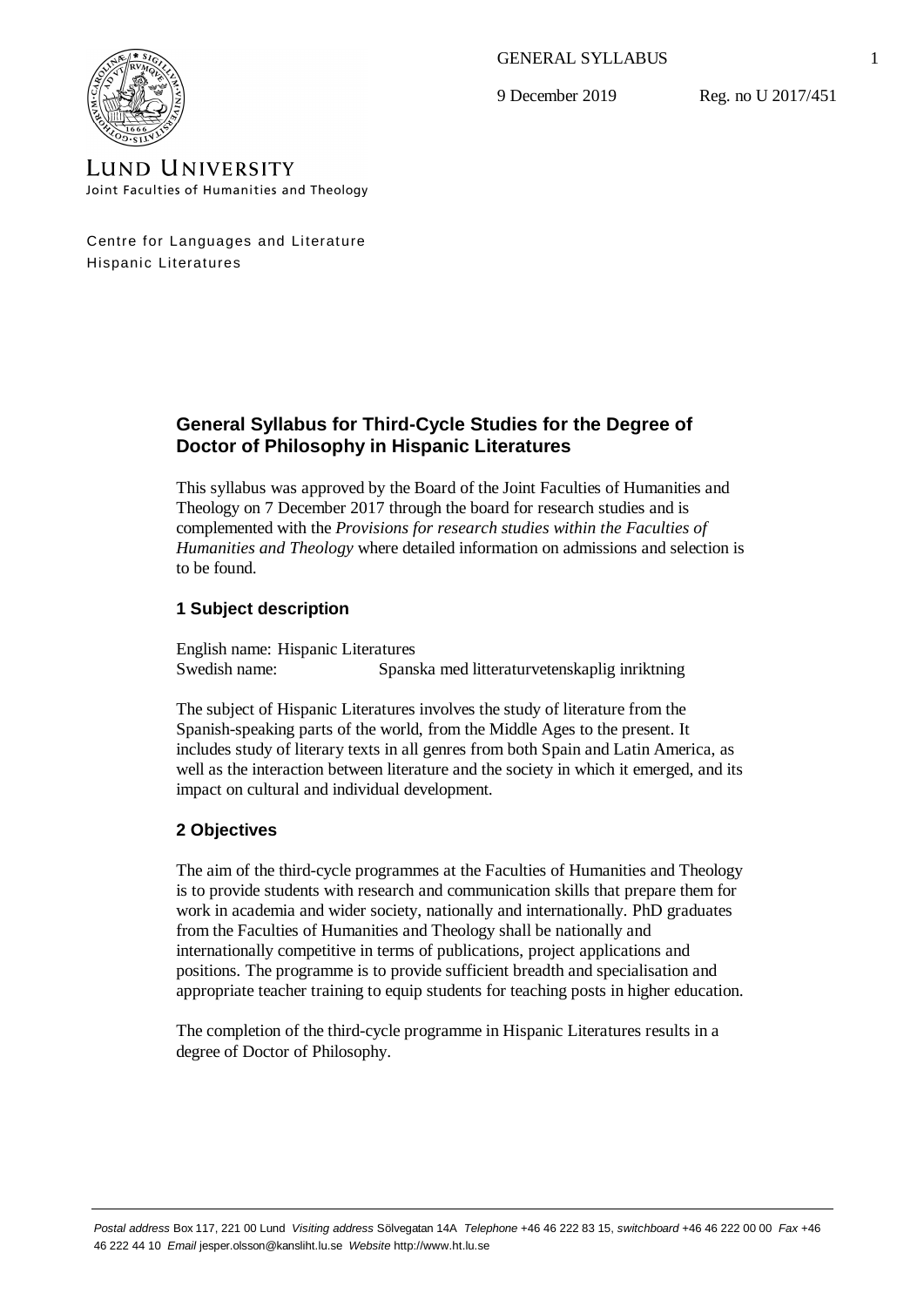## Outcomes for a degree of Doctor in accordance with the Higher Education Ordinance, Annex 2, Qualifications Ordinance:

#### *Knowledge and understanding*

For the degree of Doctor the third-cycle student shall

– demonstrate broad knowledge and systematic understanding of the research field as well as advanced and up-to-date specialised knowledge in a limited area of this field, and

– demonstrate familiarity with research methodology in general and the methods of the specific field of research in particular.

#### *Competence and skills*

For the degree of Doctor the third-cycle student shall – demonstrate the capacity for scholarly analysis and synthesis as well to review and assess new and complex phenomena, issues and situations autonomously and critically

– demonstrate the ability to identify and formulate issues with scholarly precision critically, autonomously and creatively, and to plan and use appropriate methods to undertake research and other qualified tasks within predetermined time frames and to review and evaluate such work – demonstrate through a dissertation the ability to make a significant contribution to the formation of knowledge through his or her own research – demonstrate the ability in both national and international contexts to present and discuss research and research findings authoritatively in speech and writing and in dialogue with the academic community and society in general

– demonstrate the ability to identify the need for further knowledge, and – demonstrate the capacity to contribute to social development and support the learning of others both through research and education and in some other qualified professional capacity.

#### *Judgement and approach*

For the degree of Doctor the third-cycle student shall – demonstrate intellectual autonomy and disciplinary rectitude as well as the ability to make assessments of research ethics, and – demonstrate specialised insight into the possibilities and limitations of research, its role in society and the responsibility of the individual for how it is used.

Outcomes for a degree of Doctor in Hispanic Literatures:

#### *Knowledge and understanding*

For the degree of Doctor in Hispanic Literatures, the third-cycle student shall

- be widely read in Hispanic literatures
- have acquired knowledge of both Spanish and Latin American history of literature
- have acquired specialised knowledge about various research theories and methods regarding the aesthetic, historical, linguistic and social aspects of literature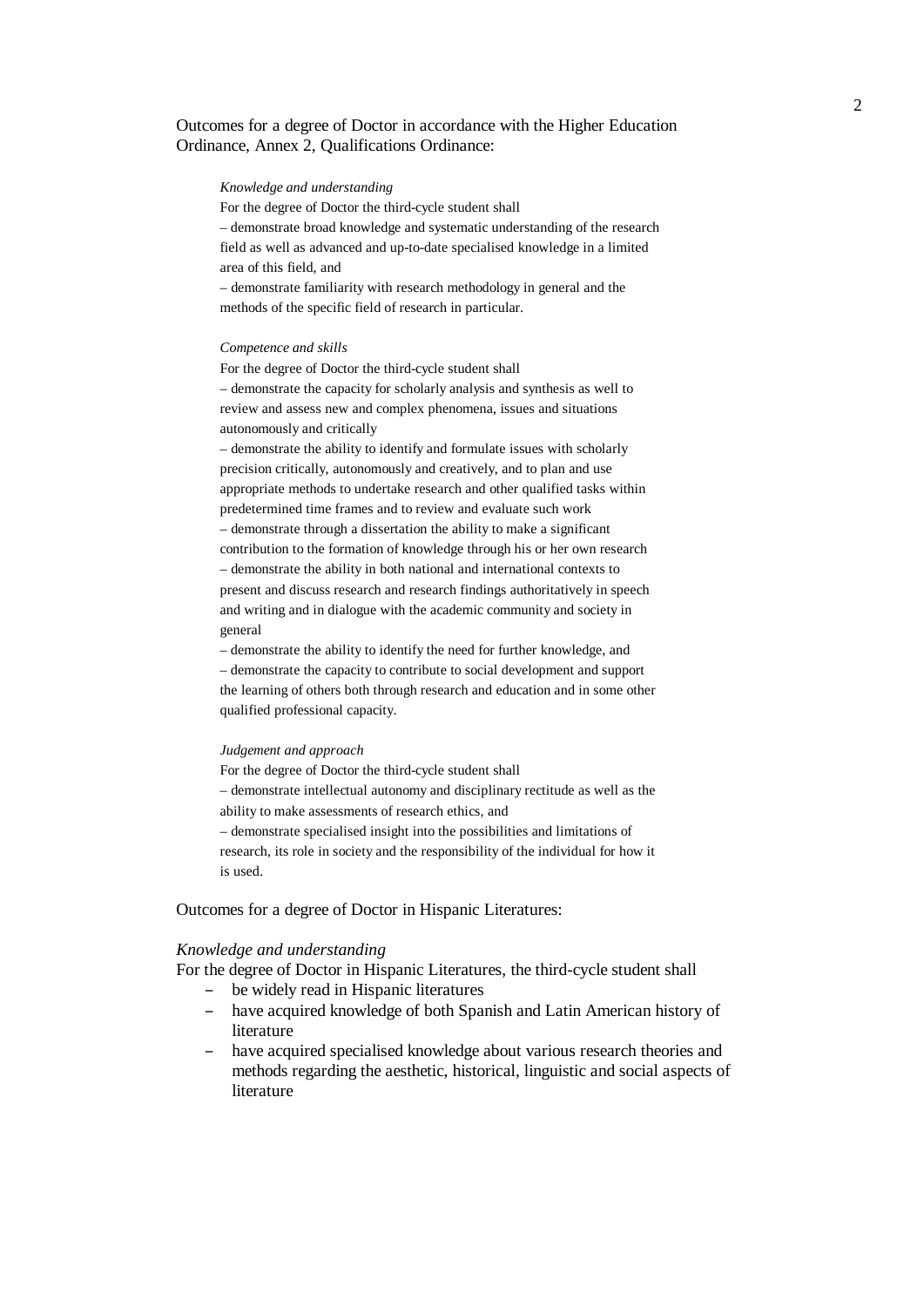*Competence and skills*

For the degree of Doctor in Hispanic Literatures, the third-cycle student shall have acquired

– the ability to express themselves and put forward arguments appropriately and confidently in Spanish in speech and writing in different registers, especially in academic contexts

## **3 Admission requirements**

Pursuant to the Higher Education Ordinance, Chapter 7 Section 35, the requirements for admission to third-cycle studies are as follows:

The requirements for admission to third-cycle courses and study programmes are that the applicant:

1. meets the general and specific entry requirements that the higher education institution may have laid down, and

2. is considered in other respects to have the ability required to benefit from the course or study programme.

For admission to third-cycle studies at the Faculties of Humanities and Theology, it is always the applicant's responsibility to document his or her eligibility at the deadline for applications.

### **3.1 General admission requirements**

Pursuant to the Higher Education Ordinance, Chapter 7 Section 39, the general requirements for admission to third-cycle studies are as follows:

A person meets the general entry requirements for third-cycle courses and study programmes if he or she:

1. has been awarded a second-cycle qualification

2. has satisfied the requirements for courses comprising at least 240 credits of which at least 60 credits were awarded in the second-cycle, or 3. has acquired substantially equivalent knowledge in some other way in

Sweden or abroad.

The higher education institution may permit an exemption from the general entry requirements for an individual applicant, if there are special grounds.

Second-cycle courses and papers (see Specific admission requirements below) must be categorised as such in the relevant course syllabus.

At the Faculties of Humanities and Theology, the second cycle is defined in accordance with the Higher Education Act Chapter 1 Section 9:

Second-cycle courses and study programmes shall be based fundamentally on the knowledge acquired by students during first-cycle courses and study programmes, or its equivalent.

Second-cycle courses and study programmes shall involve the acquisition of specialist knowledge, competence and skills in relation to first-cycle courses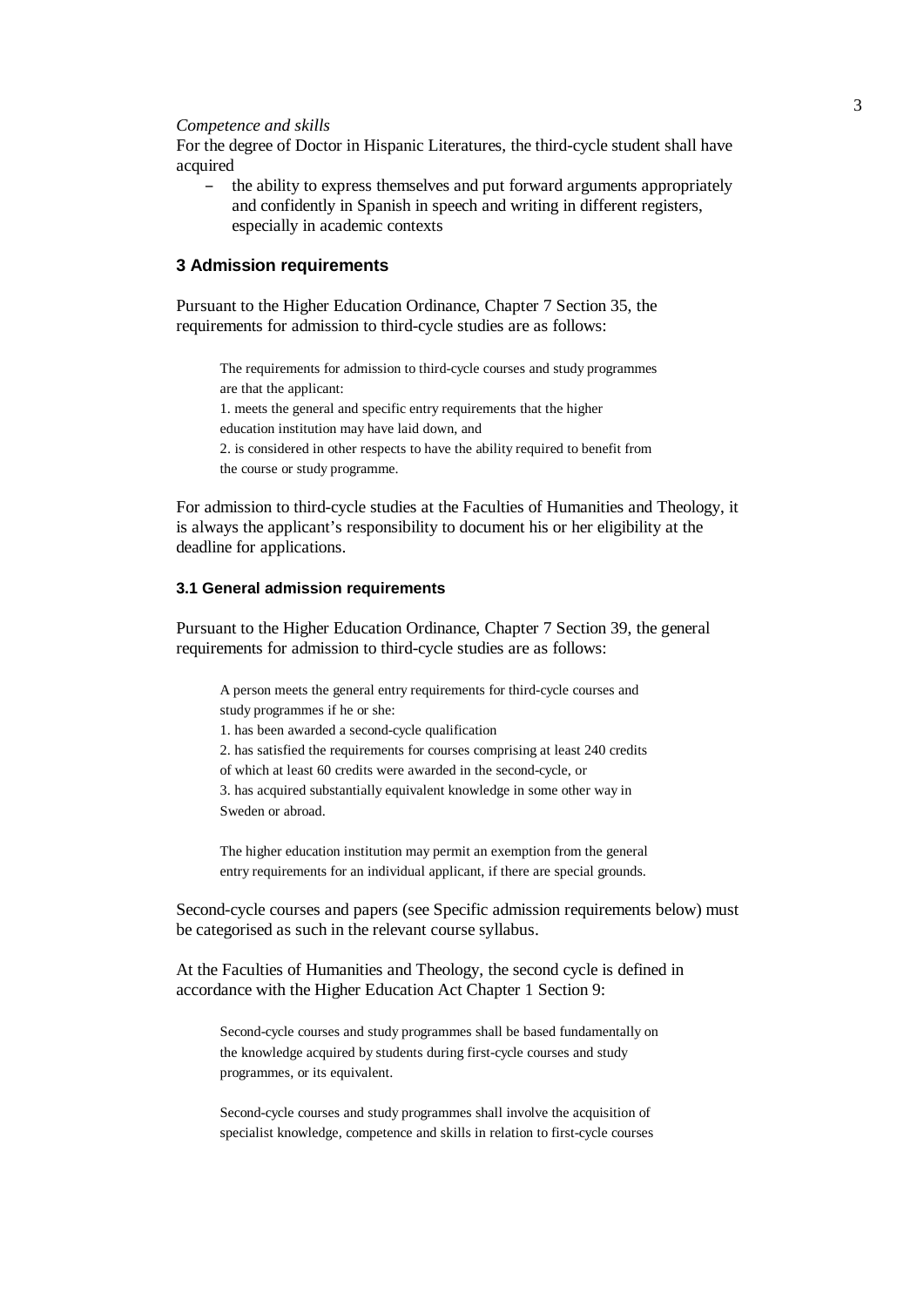and study programmes, and in addition to the requirements for first-cycle courses and study programmes shall:

- further develop the ability of students to integrate and make autonomous use of their knowledge

- develop the students' ability to deal with complex phenomena, issues and situations, and

- develop the students' potential for professional activities that demand considerable autonomy, or for research and development work. Ordinance (2006:173).

Assessment of equivalent knowledge (point 3) will normally only be made when the applicant's qualifications are from an educational system in which the above definition of 'second cycle' is not applicable.

#### **3.2 Specific admission requirements**

A person meets the specific admission requirements for third-cycle courses and study programmes in Hispanic Literatures if he or she

- has obtained a second-cycle degree in Spanish Literature
- has completed a degree project in Hispanic Literatures, comprising at least 15 second-cycle credits
- is very proficient in Spanish, both orally and in writing
- is proficient in English, both orally and in writing

A person who by virtue of education in Sweden or abroad has acquired equivalent knowledge also meets the specific admission requirements.

#### **3.3. Credit transfer**

The Higher Education Ordinance, Chapter 6:

#### *Credit transfer*

Section 6 If a student at a higher education institution in Sweden has successfully completed a higher education course or study programme, she or he is entitled to transfer the credits awarded for a course or study programme at another higher education institution. This does not apply, however, if there is a substantial difference between these courses or study programmes.

 The same applies for students who have successfully completed a course or study programme:

1. at a university or higher education institution in Denmark, Finland, Iceland or Norway or a signatory to the Council of Europe's Convention of 11 April 1997 on the Recognition of Qualifications concerning Higher Education in the European Region (Swedish Treaty Series 2001:46), or 2. at Nordiska högskolan för folkhälsovetenskap (NHV – The Nordic School of Public Health). Ordinance (2006:1053).

Section 7 A student is entitled to transfer credits from a course or study programme other than that laid down in Section 6 if the nature and extent of the knowledge and skills cited by the student are such that they correspond on the whole to the course or study programme for which the credits are to be recognised. A student may also be given credit for corresponding knowledge and skills acquired in a vocational or professional capacity. Ordinance (2006:1053).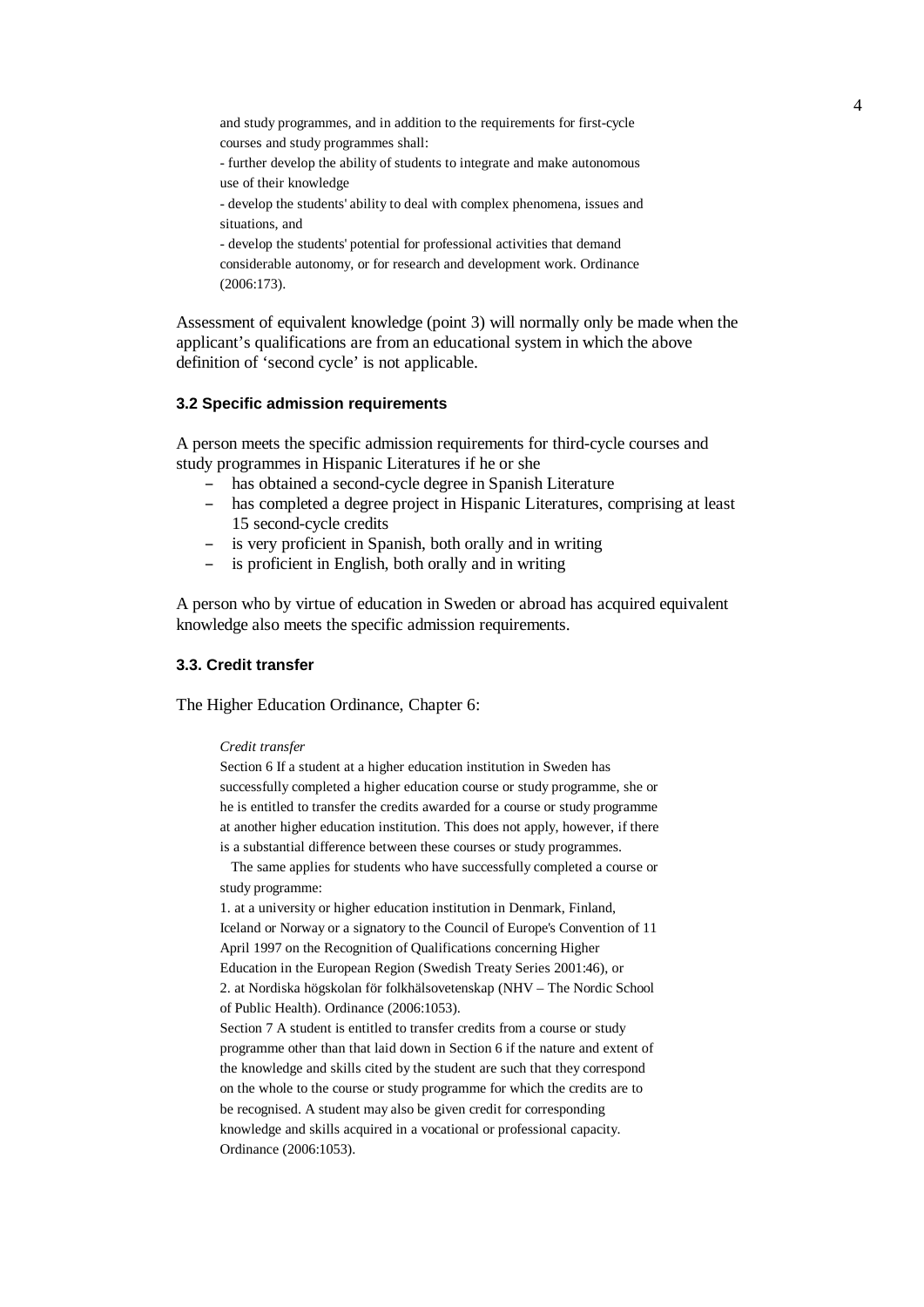Section 8 The higher education institution shall assess whether credits can be awarded for the prior course or study programme or professional or vocational experience.

 Credits may only be awarded to those who are students unless otherwise provided by statute or ordinance. Ordinance (2010:1064).

At the Faculties of Humanities and Theology, students must apply for credit transfer. The application will only be considered if it is submitted together with an application for admission to third-cycle studies. A decision on credit transfer is taken in conjunction with a decision on admission. Credit transfer normally affects the length of the doctoral studentship awarded in the decision on admission. In conjunction with a proposed decision, the relevant department is to propose the length of the doctoral studentship and any credit transfer.

### **3.4. Selection**

The Higher Education Ordinance, Chapter 7 Section 41:

In selecting between applicants who meet the requirements laid down in Sections 35 & 36 their ability to benefit from the course of study programmes shall be taken into account.

The higher education institution determines which assessment criteria shall be used in determining the ability to benefit from the courses and study programmes.

However, the fact that an applicant is considered able to transfer credits from prior courses and study programmes or for professional or vocational experience may not alone give the applicant priority over other applicants. Ordinance (2010:1064).

The Faculties of Humanities and Theology will assess the applicant's ability to benefit from the programme against the criteria of quality, quantity, development and relevance.

### **4 The programme for a degree of Doctor**

Third-cycle studies comprise four years of full-time study (240 credits). Part-time studies (at least 50%) may be pursued but must be completed within eight years.

#### **4.1 Programme design**

The programme comprises 240 credits, made up of courses comprising 60 credits and an academic thesis (PhD thesis) comprising 180 credits. Teaching is in the form of courses and seminars, and supervision of the thesis work.

For a degree of Doctor the research student must have successfully completed all assessed components of the programme and the PhD thesis.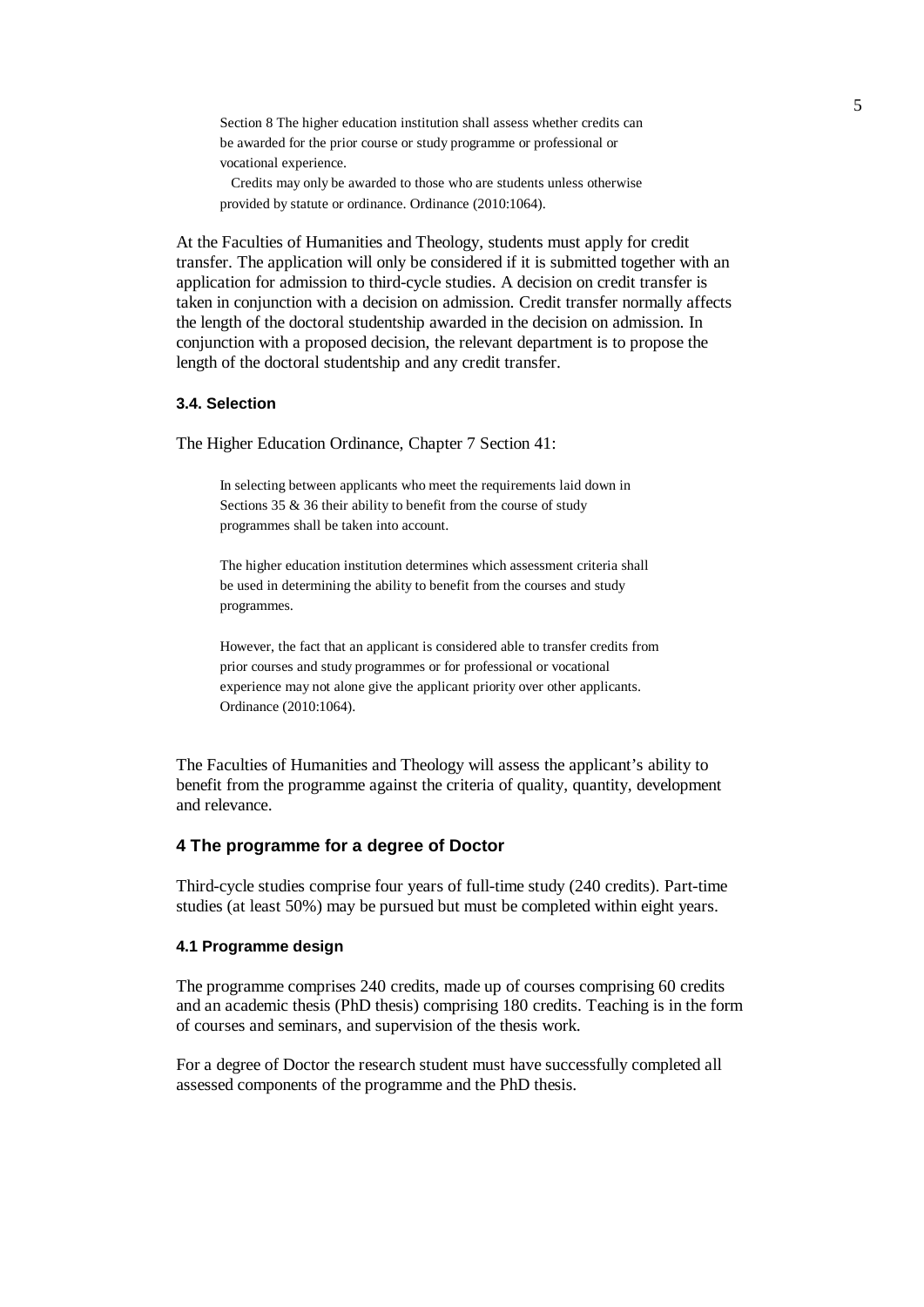### **4.2 Supervision**

At least two supervisors shall be appointed for each doctoral student. One of them shall be nominated as the principal supervisor. The principal supervisor must have the qualifications of an associate professor and be employed at Lund University. The assistant supervisor must have a PhD degree. The supervisors must have completed supervisor training or be judged by the faculty board to have corresponding qualifications.

The individual study plan must specify the duties and responsibilities of each of the supervisors. Supervision comprises both help with the orientation of studies and thesis work and support throughout the studies. Doctoral students are entitled to supervision comprising 200 working hours distributed across the four-year study period. The hours are to include the supervisor's preparation for supervision (such as reading of thesis drafts), the supervision sessions and the overall planning of the programme, for example with regard to the individual study plan. However, tuition and assessment of the student in the context of third-cycle courses are not to be included in the hours for supervision. The extent of supervision will vary throughout the programme and is to be detailed in the individual study plan and specified in the supervisors' duties plans.

The Higher Education Ordinance, Chapter 6 Section 28:

A doctoral student who so requests shall be allowed to change supervisor.

#### **4.3 Individual study plan**

The Higher Education Ordinance, Chapter 6 Section 29:

An individual study plan shall be drawn up for each doctoral student. This plan shall contain the undertakings made by the doctoral student and the higher education institution and a timetable for the doctoral student's study programme. The plan shall be adopted after consultation with the doctoral student and his or her supervisors.

The individual study plan shall be reviewed regularly and amended by the higher education institution to the extent required after consultation with the doctoral student and his or her supervisors. The period of study may only be extended if there are special grounds for doing so. Such grounds may comprise leave of absence because of illness, leave of absence for service in the defence forces or an elected position in a trade union or student organisation, or parental leave.

The Faculties of Humanities and Theology have decided to adopt a digital tool for individual study plans. The study plan is to be printed and signed once a year by the doctoral student, principal supervisor, head of department and pro dean. Please see instructions appended to the tool.

The obligations of the doctoral student are specified in the Higher Education Ordinance, Chapter 6 Section 30.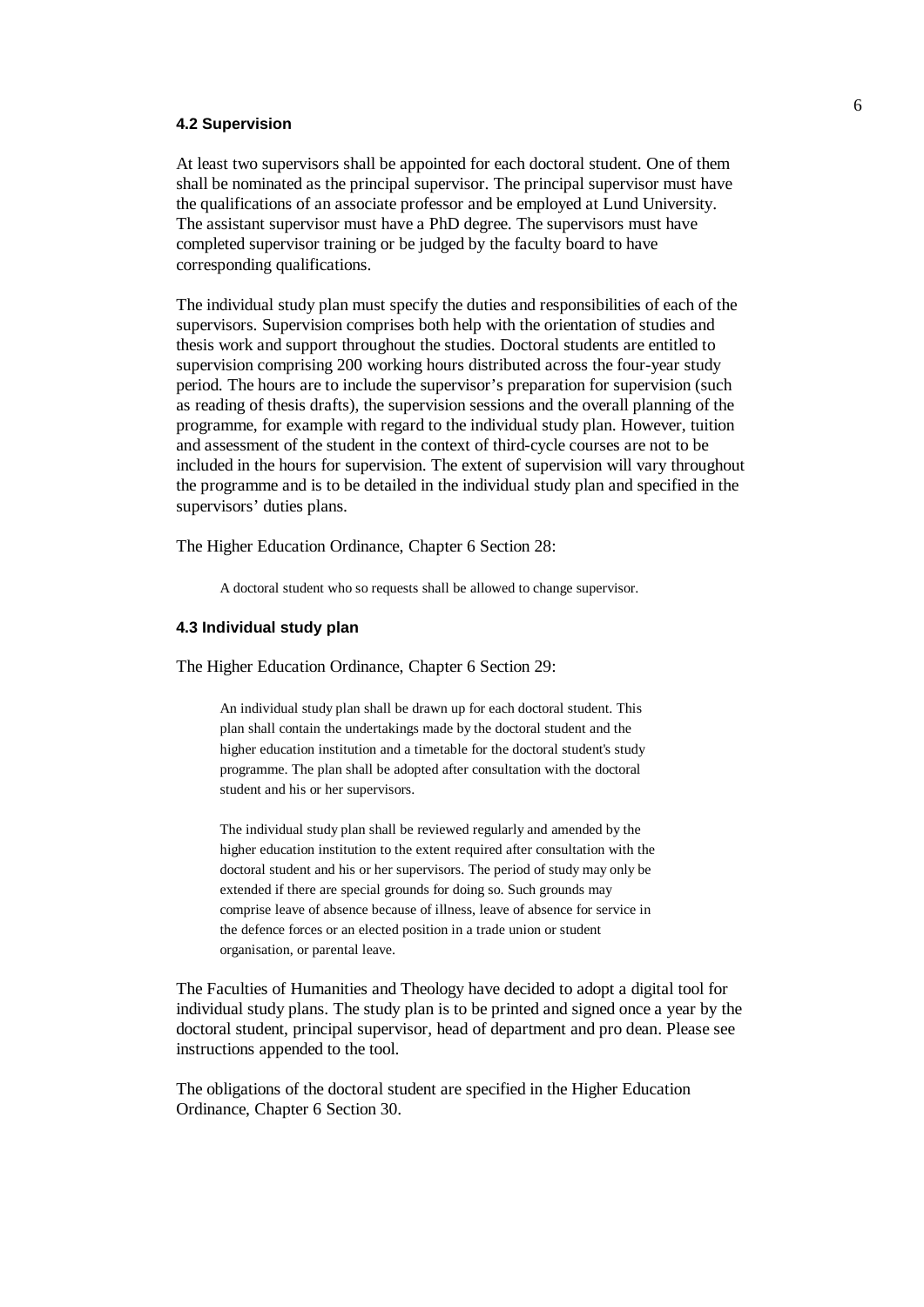### **4.4 Courses and seminars**

The courses that can be included in the programme may be courses offered by the home department or by other departments at or outside Lund University. The Faculties of Humanities and Theology provide a compulsory introduction course of 7.5 credits.

Regulations for third-cycle education at Lund University, section 9:

All doctoral students shall be offered training in teaching and learning in higher education of at least two weeks. Doctoral students who teach in the first or second cycle shall have completed introductory training of at least two weeks or acquired equivalent knowledge in another way.

The faculty board shall decide whether training in higher education teaching and learning shall take the form of an examined component of the programme or form part of the doctoral student's departmental duties.

At the Faculties of Humanities and Theology, the training in higher education teaching and learning is included as a compulsory two-week component of the programme, amounting to 3 credits.

Core course in Hispanic Literatures comprising 52.5 credits, consists of modules which are selected in consultation with the supervisor.

The individual study plan is to specify the courses that can be credited towards the degree, including compulsory courses and previous courses for which credit transfer has been granted at the admission of the student (see section 3.3 above). For courses at other faculties, the number of credits available for transfer will be determined by the examiner when the courses are to be entered in the individual study plan.

The examiner on the doctoral programme is appointed by the department on behalf of the faculty board and must normally be employed by Lund University and have the qualifications of an associate professor. One of the grades Pass or Fail will be awarded for all assessed components within the programme.

Active participation in seminars is an essential component of the doctoral programme at the Faculties of Humanities and Theology. The seminar participation of the doctoral student is to be included in the planning in the individual study plan. A preliminary draft of the entire thesis must be presented and discussed at a compulsory final seminar.

#### **4.5 Thesis**

The PhD thesis is the most important component of the third-cycle programme. The thesis is to be based on an independently pursued research project.

The PhD thesis is to be designed as a unified research study (monograph thesis) or as a number of research articles accompanied by a summary (compilation thesis). Both types of thesis require detailed planning of the thesis work. The doctoral